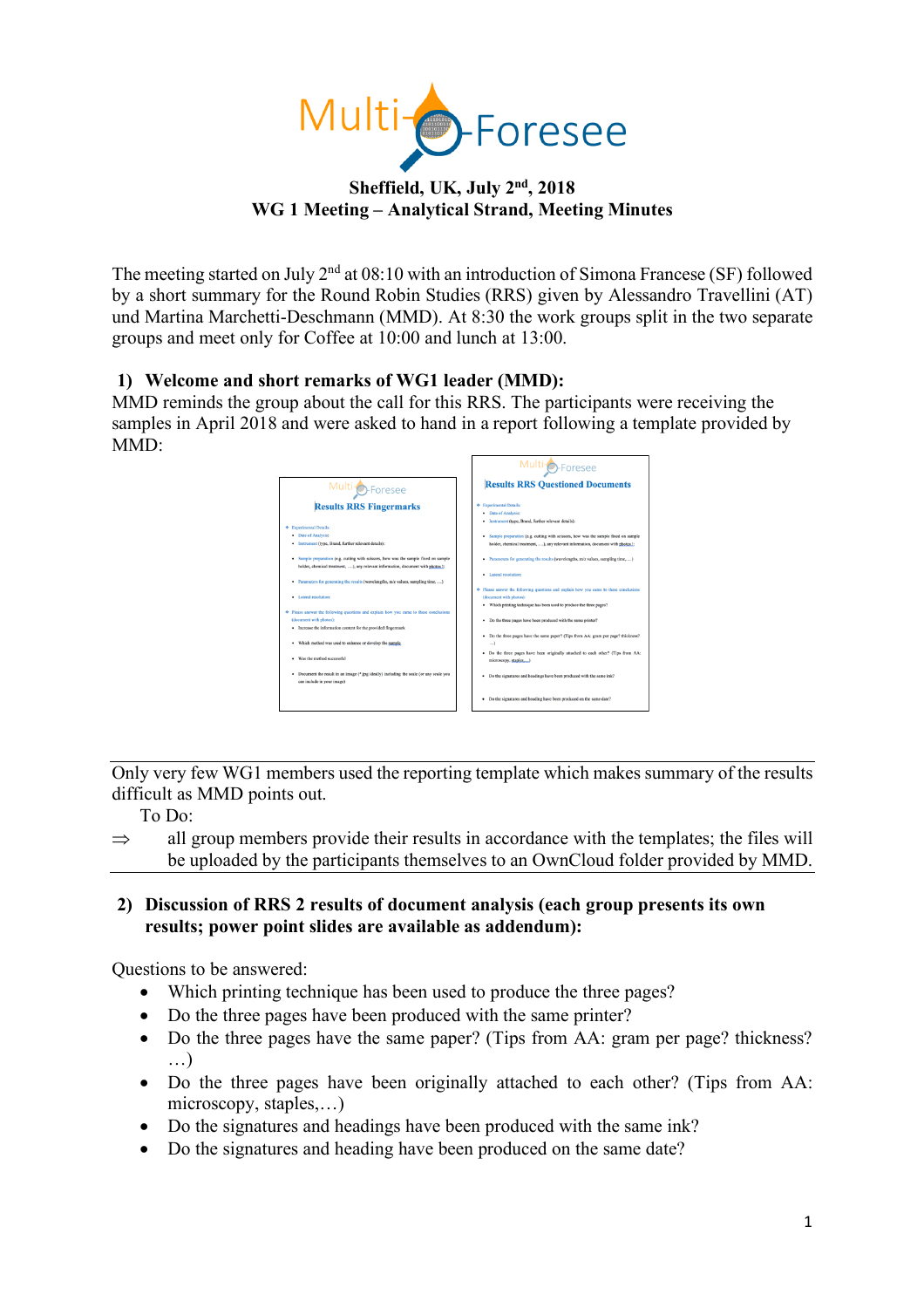Detailed results from the groups are summarized in a ppt file and will be available after the next WG meeting in November in Dubrovnik.

*Keyfindings:*

*There was no technology not capable of giving some information on the samples. No technology could give an answer to the last question (same date for signature)*

# **3) Discussion of RRS 2 results of fingermark analysis:**

Questions to be answered:

- Try to enhance all 4 samples using any imaging method available in your laboratory.
- If imaging is successful- photograph! (using the provided scale)
- Answer the following questions for each of the 4 samples.
	- o Which method was used to enhance or develop the sample (in detail) ?
	- o Was the method successful? (yes/no)

Michal Levin (ML) was collecting the data and sent an Email to MMD summarizing the results received so far; results came in from Simona Francese, Andy Becue, Safarik Ivo, Meanlie Baily and from Latvia.

*Keyfindings:*

*Improved information was only available from the MS based analyses.*

Detailed results from the groups are summarized in a ppt file and will be available after the next WG meeting in November in Dubrovnik.

## **4) Summary for both RRS**

Many data – not imaging correlated were provided. This is not the focus of the COST action and will not be further considered.

The group came to the following agreement:

- $\Rightarrow$  The participants of WG1 have now the chance to improve the results during the summer months and have to hand in the results till end of September.
- $\Rightarrow$  The summary of all results will be available only after the Dubrovnik meeting (no bias for the analyses performed during summer months).
- $\Rightarrow$  This summary will be a point-by-point report for single task handed out with the samples
- $\Rightarrow$  Results will be put together in a paper focussing on the techniques and the possibilities of every methodology to answer certain forensic questions; emphasis has to be laid on the differences between case work and upcoming new techniques

# **5) Paper Based RRS**

SF again pointed out the importance of this undertaking. Encouraged all participants to provide information in the Excel Sheet.MMD gave every participant the chance to fill in the Excel sheet to provide information important for this task.

To Do:

- $\Rightarrow$  all group members provide their data in the google sheet
- $\Rightarrow$  Arban and Simona Francese liase with people at their home institution who can extract statistical data from such sheet for reporting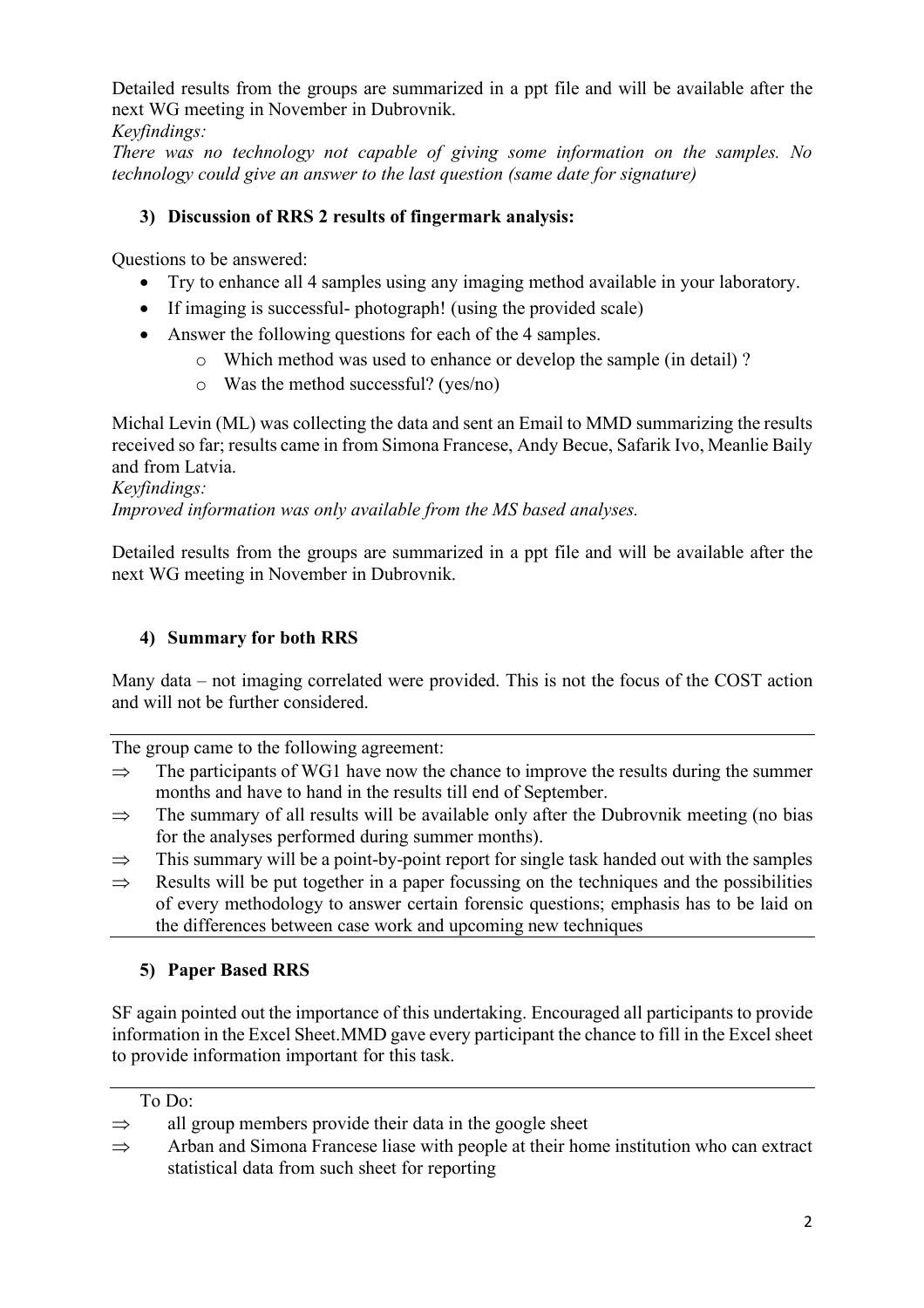#### **6) Further Topics**

#### **Pitch from Simona Francese for collaborations:**

MALDI MSI – superimpose multiple images

MALDI MSI – separation of overlapping marks or separated marks

Needs:

specific imaging software to reconstruct of 2D maps of finfermark --> software dedicated to fingermark analysis

algorithm that quickly extracts the image with the best quality

statistical modelling to quickly separate overlapping ridge patterns using discriminantory chemicals

draw regions of interest – extract chemical information

superimpose multiple images

recognition of chemical species using a probabilitistic algorithm using an apdatable contianitng m/z of species, MS/MS spectra and drift time to establish a chemical

The WG1 specific meeting ended at 15:00.

Vienna, August  $10^{th}$ ,  $2018$ 

Al Mourchett Develwam

Martina Marchetti-Deschmann (WG1 Chair)